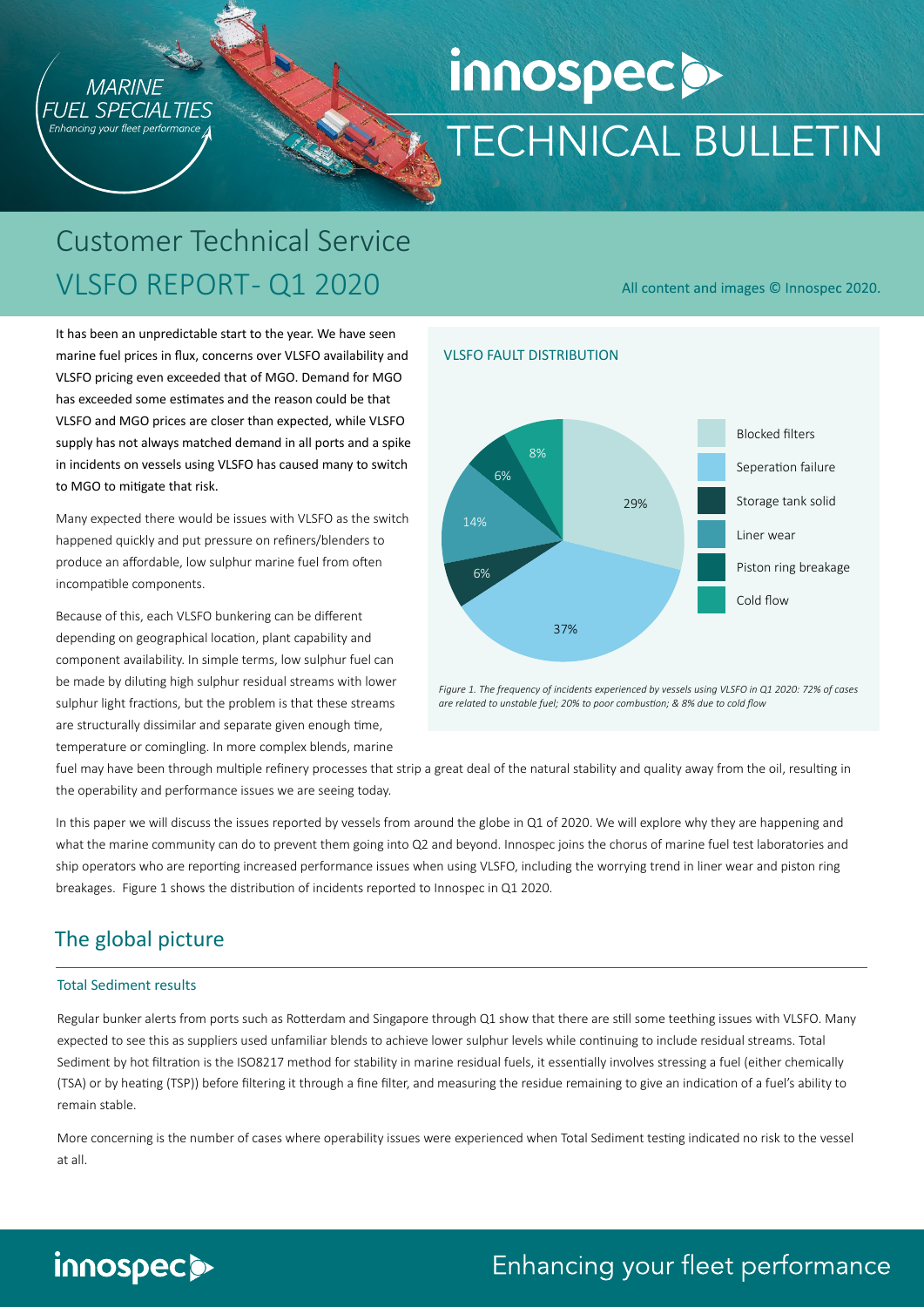#### If Total Sediment is good, why is my fuel still unstable?

As mentioned before, the shipping community is reporting multiple cases of significant sludge drop out on-board where Total Sediment results are good. In the worse cases, entire storage tanks have been rendered unusable while in most cases blocked fuel lines and Purification issues have increased the risk to crew and ship.

Distillate ageing is an important part of the puzzle. The percentage of distillate blend components in VLSFO has increased significantly over HSFO, these distillates often come from complex secondary refinery streams where much of the natural stability has been removed or weakened.

Distillate ageing is a chemical process that produces sludge in the presence of elevated temperature, oxygen or by a catalyst present in the fuel (from inorganic material such as metal). These processes can be prevented but not reversed with the use of additive.

Innospec is the only chemical additive company with a proven history of preventing these issues.



*Sediments: Hard oxidation product, sand-like insoluble, accelerated by increased temperatures, storage time and comingling.*



*Gums: Sticky oxidation product (Adherent insoluble). Become impregnated with inorganics (metals, cat fines etc.) and act like a grinding paste on surfaces.*



*Polymers: A highly reactive chemical process which rapidly forms large structures that are difficult if not impossible to reverse once formed.*

#### Wax formation in VLSFO

Long chain paraffins present in many fractions of VLSFO are responsible for wax formation in fuels. These waxy elements must be heated to prevent them transforming into large waxy crystals that drop out of solution, blocking tanks, filters and purifiers at low temperatures. Fuel

test laboratories have recognised this issue and developed Wax Appearance Temperature (WAT) test method (amongst others) to establish at what temperature VLSFO starts to produce wax crystals, in essence a cloud point.

The advice for preventing wax drop out is to maintain temperatures 15°C above Pour Point (PP) during handling and separation. Most vessels have heating capabilities on-board, however still experience wax blockages at purifiers as the wax is removed during separation.

In conclusion, we are seeing; fouling in purifiers due to distillate aging when recommended separation temperatures are used; wax drop out when temperatures are too low, asphaltene drop out due to instability in fuel and distillate sludge from oxidisation.



*Figure 2. Wax formation in fuel tanks*

#### Liner wear and piston ring damage

There has been a worrying number of incidents related to VLSFO in Q1 2020. The shipping community has raised questions about Cylinder Lube Oil (CLO) suitability and VLSFO combustion quality not covered by ISO8217.

The switch to lower sulphur has added uncertainty around matching the CLO's base number (BN) and feed rate to fuel characteristics. Twenty (20) percent of incidents reported to Innospec have related to piston ring breakages, liner wear, failed scrape down analysis and even scavenge fires. So what is going on?

# innospec>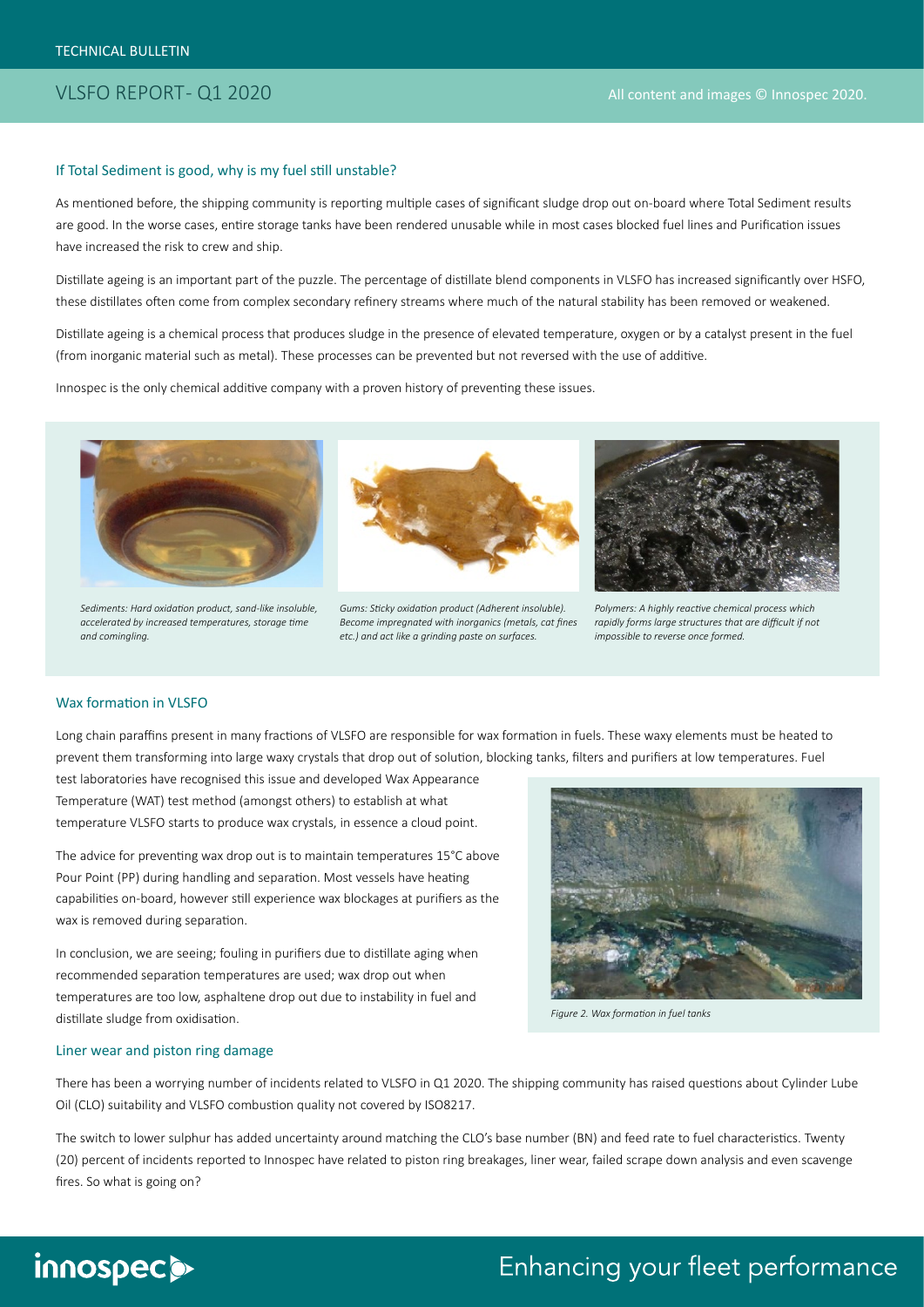### Understanding liner wear

Liner wear can occur for a multitude of reasons such as overor under lubrication, over or under cooling and poor combustion. We will explore these topics in brief below and show that vessels are taking the necessary advice around correct lubrication and cooling, but still experience liner wear.

#### The chemistry of lacquering

The four factors of lacquering are: engine design; engine load pattern; fuel oils; and lubricating oils.

We know it occurs due to over lubrication, but there are two schools of thought regarding its origin. First, the CLO itself oxidises and becomes baked onto surfaces and second, fuels which have oxidised or polymerised before or during combustion, impinge upon the liner where they combine with calcium and zinc salts found in the CLO to form deposits in the liner honing grooves.

In both examples above, the process involves oxidisation and the formation of deposits that cure on the liner surface due to the addition of temperature and pressure. Controlling CLO flow and volume is an important factor in ensuring that any excess material for reactions is not available.

#### We are using the correct BN, why am I still experiencing issues?

Base Number (BN) is defined as the oil's ability to neutralise acids that are produced as a consequence of sulphur in the fuel. The higher the BN, the more acid it will be able to neutralise, therefore we use higher BN for higher sulphur fuels.

BN is only one part of the complex set of characteristics within CLO and when talking about cylinder wear, detergency is just as important. The detergency of CLO determines its ability to remove unburnt products of combustion from the piston crown, top land, rings and grooves. Failure to do so can cause a loss of lubrication effect resulting in metal on metal contact.

Traditional fuels (HSFO) for marine applications come from residual streams which, depending upon origin, had high sulphur content and poor ignition quality (not as a consequence of the sulphur) compared to distillates. Poor ignition meant more deposits and a need for higher detergency required to combat them. Hence, high BN CLO tended to have greater detergency. This is widely understood and which is why those experiencing liner wear are making the switch to high BN CLO for the added detergency, but unfortunately this is against engine manufacturers guidelines (Figure 3).



# innospec>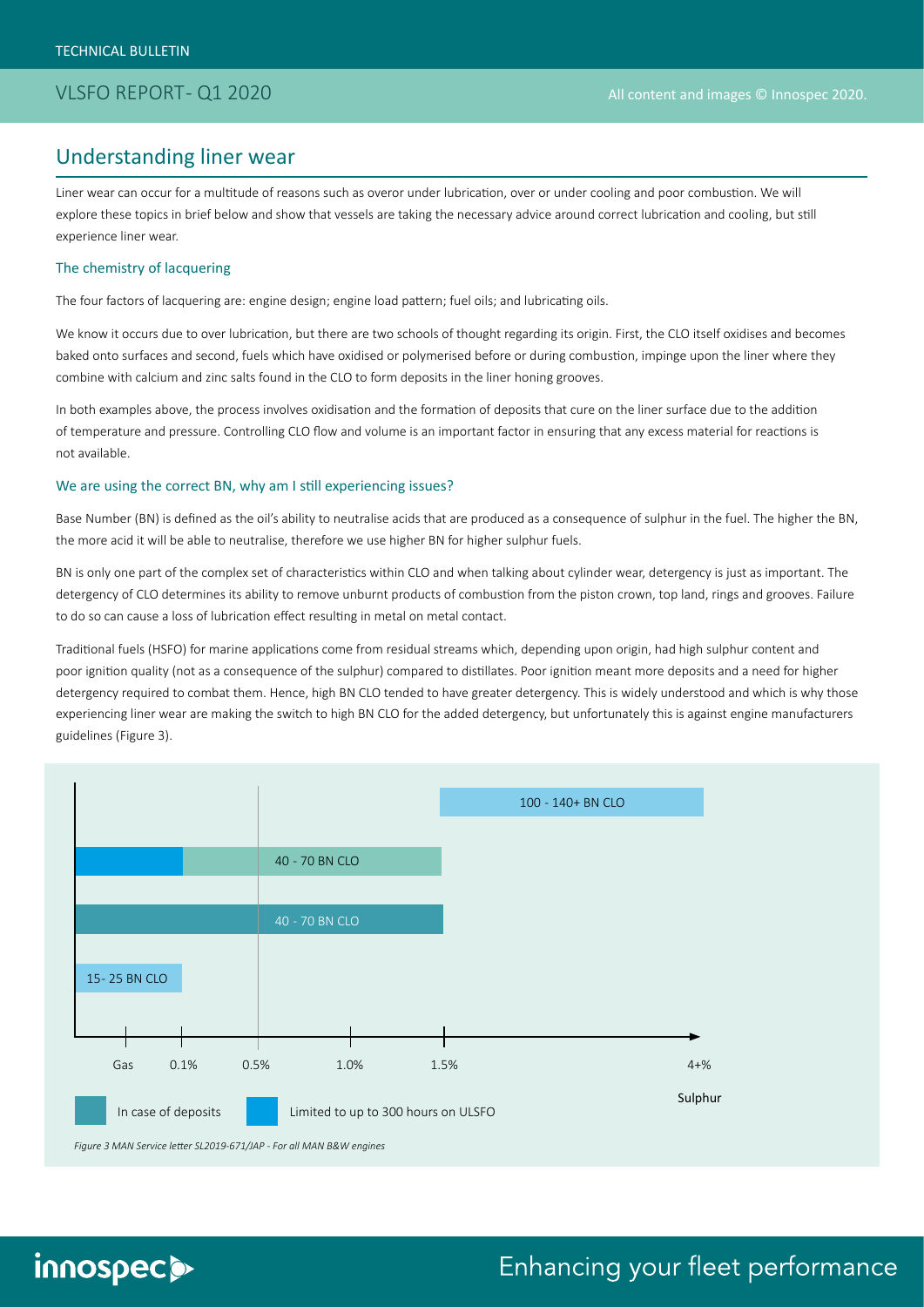#### What else causes liner wear?

Sub-optimal engine running conditions, such as excessive idling or slow steaming, increase the risk of poor combustion and inefficient lubrication. These conditions can lead to increased deposit formation and lacquering.

#### Is fuel a factor?

The short answer is yes, but to what extent? Increased deposits in the combustion chamber and post combustion spaces (turbo charger, SCR, EGR and economisers) indicate poor combustion; while injector blockages and separation failures indicate aged distillate material (distillate sludge) is a factor not only before, but after the purifier.

Unstable distillates oxidise (most commonly under elevated temperatures and pressures) forming "sand-like" sediments which block injector nozzles, while gums become impregnated with inorganics (cat fines, metals, sediments) creating a grinding paste on fine tolerance contact surfaces (fuel pumps, injectors etc).

Innospec has spent decades developing stable diesel and bio-diesel blends for the automotive industry ensuring consistent fuel performance in a low sulphur world. Our additives are uniquely proven in industry to prevent the distillate sludges that reduce engine fuel performance while boosting injection efficiency and reducing deposit formation.

#### But is VLSFO a residual fuel?

Yes and no. VLSFO is sold under a residual grade (RM) according to ISO8217, and it is widely believed that for the most part will replace HSFO over the coming years. This puts pressure on blenders to dispose of residual streams once reserved for HSFO, these residual streams (containing large heavy hydrocarbons such as asphaltenes etc.) carry much of the sulphur and are either diluted with lighter incompatible fractions or refined further to remove the sulphur (removing much of the natural stability in the process).

In a poor quality VLSFO, asphaltenes join into much larger molecules and once injected require more time and oxygen than is available within one combustion cycle to burn. These unburnt residuals deposit on liners and pistons in the combustion chamber; or burn later and contribute to poor ignition and after burn.

By chemically rebalancing the fuel and restoring the stability, these asphaltenes can be broken up, dispersed and kept in suspension. Innospec's additives target problem elements in the fuel to allow for minimal dosing and maximum effect, thus ensuring residual components are kept small enough to burn quickly, preventing combustion performance issues at the source.



#### Liner polishing

The reduction/removal of honing marks due to material loss through either friction, corrosion or abrasion is caused by inorganic material (such as cat fines). Cylinder lube oil has the important task of providing sufficient lubrication for contact surfaces as well as providing the detergency to remove combustion by-products (such as unburnt fuel) from the liner and piston rings. Failure to do so, leads to a sudden risk of engine damage.

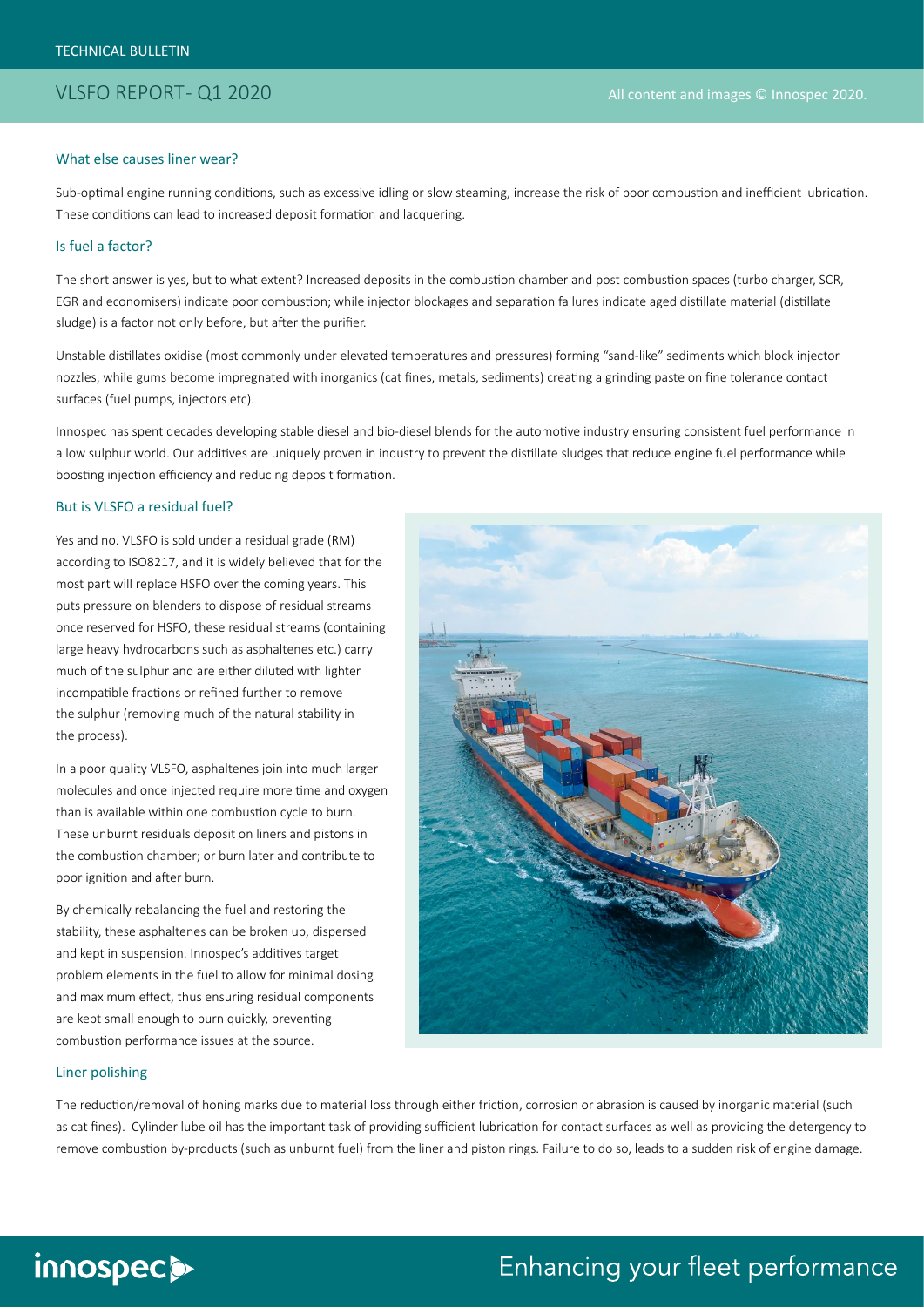### Case study

In this case from Q1 2020, the vessel switched to VLSFO and was using a BN 40 CLO designed for use with VLSFO. The vessel experienced damage across multiple main engine cylinder liners within days of changing over. Engineers conducted scrape down analysis and visual inspections after high exhaust temperature alarms sounded. Figures 4 and 5 show material loss in the combustion chamber, the liner honing marks removed and scavenge ports burred.

Figure 6 shows combustion deposits and a fouled/ dry top land across all pistons from poor ignition and/or detergency in the CLO. Once deposits build



*Figure 4. Scavenge ports after switch to VLSFO*





*Figure 5. Burr on liner surface*

*Figure 6. Deposits behind piston rings*

up behind piston rings, they are pushed outwards until they impinge on to the cylinder liner surface, breaking through the protective CLO layer and achieving metal on metal contact, leading to wear.

The inability of piston rings to form an effective seal causes blow-by, reducing compression and ignition efficiency, increasing deposit formation in the scavenge space and potentially leading to scavenge fires, as it did in this case.





Experts from the engine manufacturer were on-board to oversee component changes (Figure 7), and to ensure lube oil suitability and feed rate were correct. Unfortunately, within days of overhauling, the vessel experienced a scavenge fire and further inspections revealed liner topography had once again been compromised (Figure 8).

### Can I improve fuel performance?

Yes, and with VLSFO it is more important than ever to ensure a complete and efficient combustion. We understand that unstable or oxidsed fuels cause sludge, however it is also known that they have a negative effect on combustion. An unstable fuel separates into its constituent parts causing dangerously early and late ignition, forming deposits on injectors or liners, damaging injectors and stressing cylinder lubrication with excessive combustion deposits.

By chemically balancing the fuel, you can restore fuel quality and ensure a better and more complete combustion. Our detergency and dispersancy packages are extensively proven to stop fuel breaking down, clean-up injectors and prevent blockages in filters, injector nozzles and fuel pumps. This ensures excellent engine performance and spray pattern to ensure maximum fuel efficiency.

The importance of a consistent spray pattern cannot be overstated. Figure 9 shows an injector using aged distillate fuel, which shows noticeably poor spray pattern meaning the fuel droplets are too large and close together to find



*Figure 9. spray pattern after 100 hours using stressed fuel*



*Figure 10. spray pattern after additive application to same fuel*

# innospec>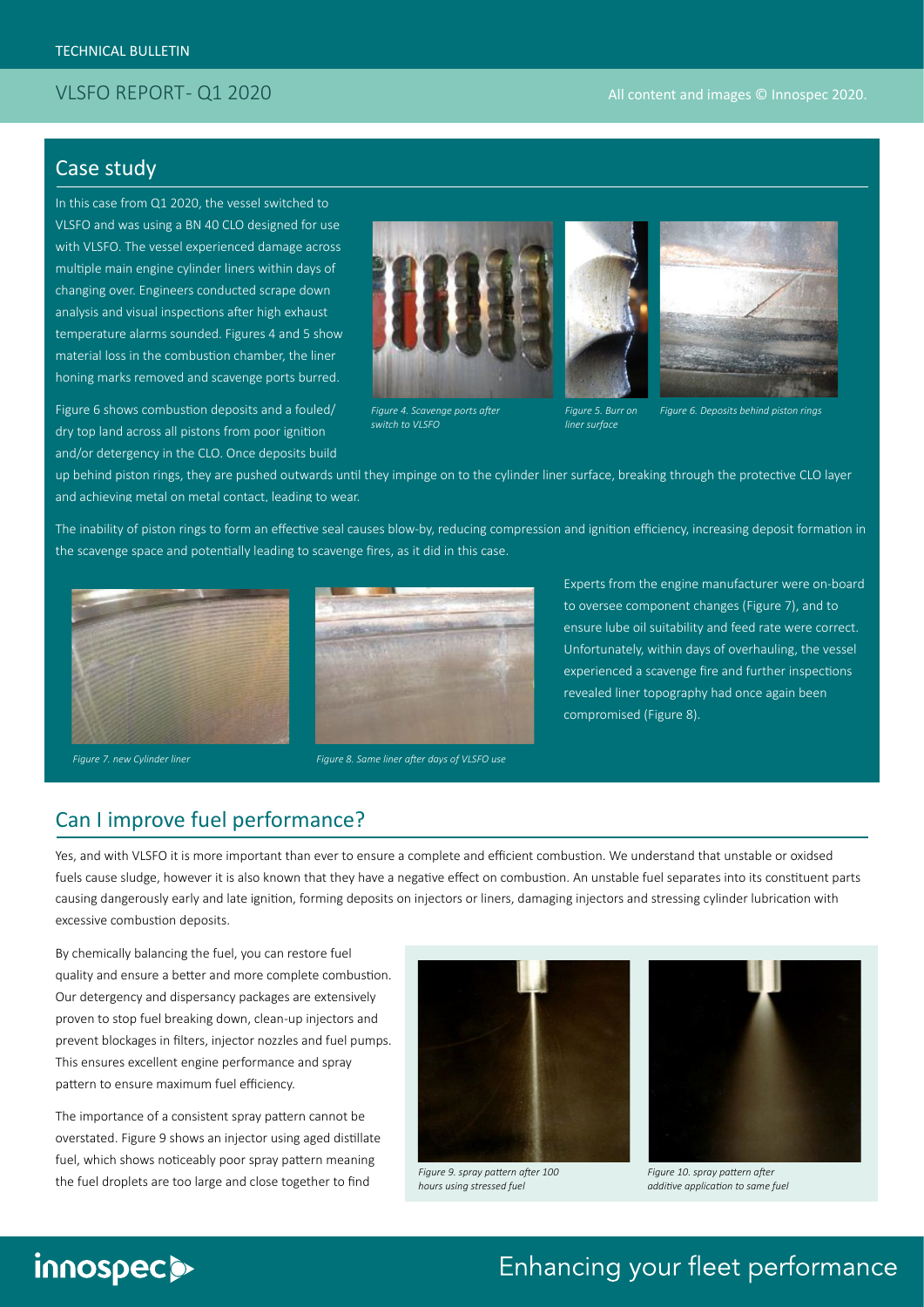sufficient oxygen to burn during an ignition cycle. In the engine, this means less fuel will be burnt, more deposits in the combustion chamber and increased fuel consumption, as more fuel is required to achieve the same power output.

Figure 10 shows the same injector and fuel over the same time interval, only now the fuel includes Innospec's patented technology. Octamar™ HF 10 PLUS is the only additive that includes this technology because we understand how important spray pattern is for engine performance, fuel economy and emissions.

Our additive trials on locomotive Cummins engines have proven a 3% improvement in fuel economy along with emissions reduction through engine performance improvements alone. Ask your Innospec representative for further information.

### How can I improve on-board handling?

A large variance in viscosities purchased under the same ISO grade of fuel has increased demands on ships crew and handling equipment. Low viscosity fuels are more likely to contain paraffinic, cracked or processed components within the VLSFO blend. This is evident by the number of pipe and purifier blockages that are being reported.

Pressure on crew has increased when handling low viscosity fuels, balancing purification efficiency while maintaining handling temperatures as low as practicable to avoid ageing the fuel and damaging equipment. Once stabilised with Octamar<sup>TM</sup> HF 10 PLUS, VLSFO separation temperatures can be maintained, ensuring maximum purification efficiency.

### Advice from manufacturers

Purifier manufacturers have re-stated separation temperature guidelines (Table 1) by attempting to prevent "cooking" of the distillate fraction when handling VLSFO. We know that if temperatures are too low, the effective removal of cat fines and other damaging impurities is not possible (Table 2).

| Viscosity @ 50°C | Storage Temp   | Separation Temp |
|------------------|----------------|-----------------|
| Up to 20 cST     | $30^{\circ}$ C | $40^{\circ}$ C  |
| 20 to 30 cST     | $30^{\circ}$ C | $50^{\circ}$ C* |
| 30 to 40 cST     | 15°C above PP  | $60^{\circ}$ C* |
| 40 to 50 cST     | 15°C above PP  | $70^{\circ}$ C* |
| 50 to 70 cST     | 15°C above PP  | $80^{\circ}$ C* |
| 80 to 180 cST    | 15°C above PP  | $98^{\circ}$ C  |

*Table 1. ALFA LAVAL service letter 32343*



Despite following guidance, vessels are still experiencing serious handling issues on-board. One factor may be that many of the fuels have already begun to oxidise before they arrive in the ships bunker tanks. However, they are aging rapidly when exposed to temperatures and pressures during handling and separation.

# innospec>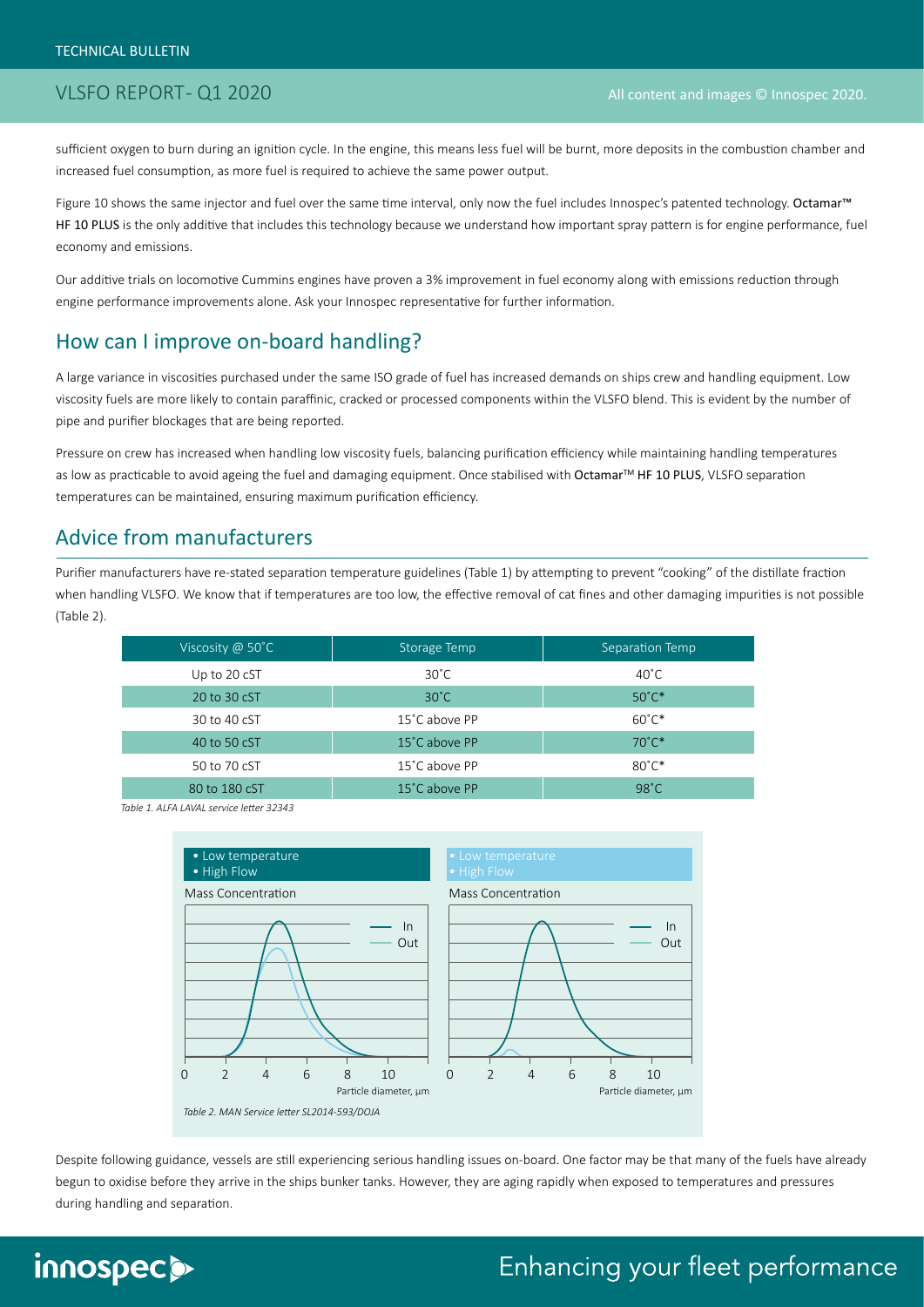### How do I maintain purifier efficiency?

Storage is the first and arguably most important step in fuel handling. We know temperatures, stability, time and comingling all have a part to play in fuel stability. Six percent of cases reaching Innospec have resulted in un-pumpable solids in the Storage and Settling tanks. Most of the problems are not caused by the vessel, but from a fuel that may have been loaded and has already started to oxidise and a result of a change in circumstance causing an incident.





*Figure 11. Purifier every 3 hours after loading VLSFO Figure 12. Same purifier, same fuel, 24 hours after additive application*

Octamar™ HF-10 PLUS is a multifunctioning additive that captures oxidised material and prevents it from aging further and forming sludge. Octamar™ HF-10 plus has already helped countless vessels keep fuel stable to separation temperatures can be maintained for optimum separation.

(Figure 11) is a recent case of a VLSFO that was off spec for TSP and the vessel immediately experienced issues. The crew were stretched to their limits; cleaning continuously to keep the vessel running until Innospec recommended pre-treating with Octamar™ HF-10 PLUS. Within hours of following Innospec's guidance normal purifier operations had returned (Figure 12). Now through continuous use of additives, this vessel and the fleet can enjoy better performing fuels and less operability issues.

### Summary

### The VLSFO problems seen in Q1 can be seperated into three key areas: **72% FUEL INSTABILITY:** • Separator failure (37%): sludge dropping out, fuel ageing, purification plants inoperable, compliance issues related to hours of work and rest, and increased fuel handling costs related to more fuel lost as sludge and purifier servicing. • Filter blockage (29%): risk of fuel starvation caused by blocked filters and fuel lines. • Storage tank solids (6%): solid deposits in fuel tanks rendering them unusable. **20% POOR COMBUSTION** • Piston ring breakage (6%): increased deposits behind piston rings, on crowns and toplands due to poor ignition. • Liner wear (14%): scrape down analysis failures, high exhaust temperatures; and even scavenge fires. The introduction of VLSFO may have had a part to play. **8% WAXING** • Cold Flow (8%): A lack of heating in storage tanks and separation to prevent ageing the fuels has led to the heavier waxes depositing at the bottom of tanks and crashing out in purifiers.

# innospec>